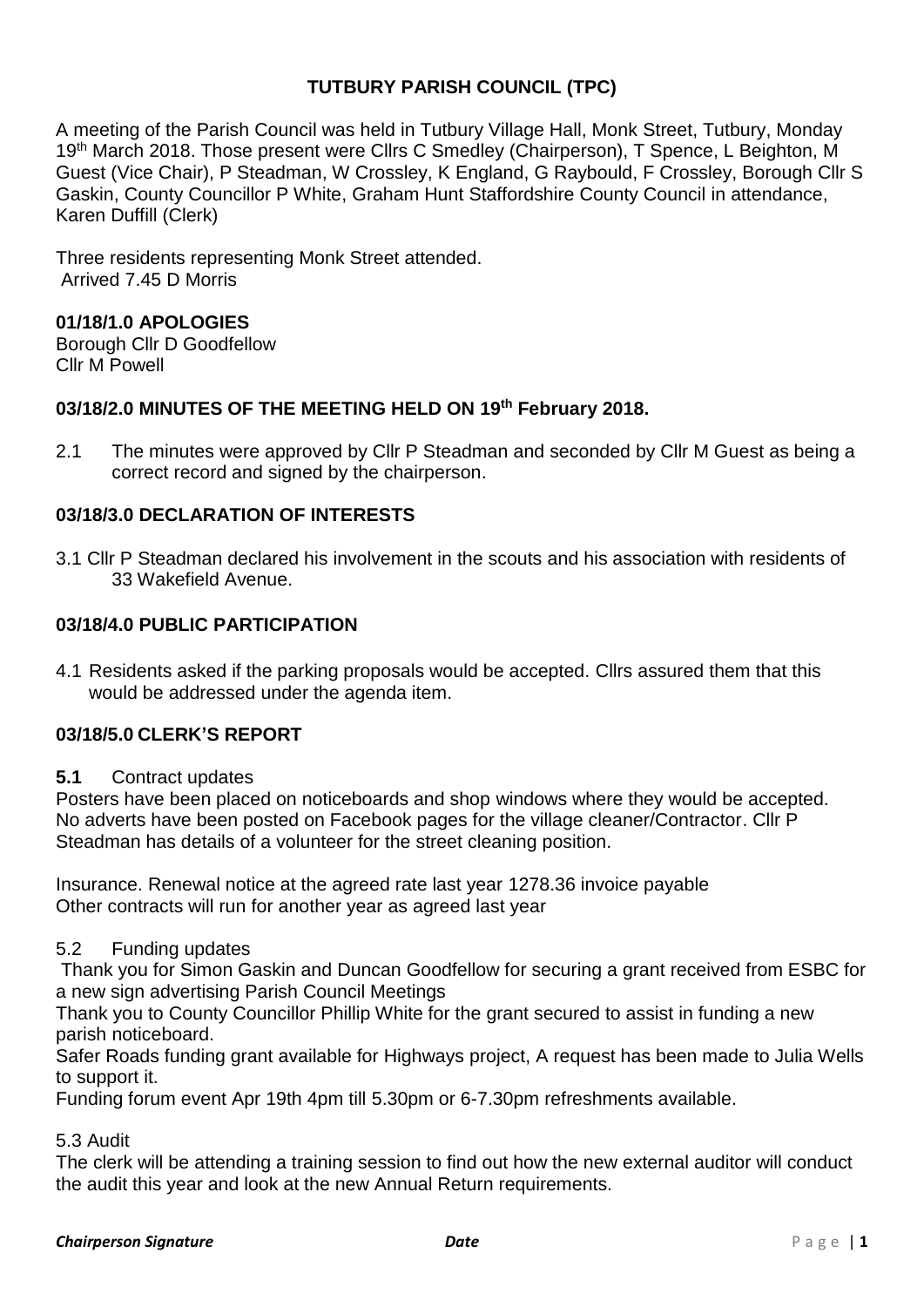## **5.4 Park Pale Update**

A tree survey has been completed on the sycamore trees that residents were concerned about. The trees were reported to be healthy and no action was recommended. A future survey should be completed in three years.

## **5.5 Pension update**

No pension rate change for the clerk or the council as changes were implemented last year. The end of year pension audit is now due to be completed by the clerk.

## **03/18/6.0 BOROUGH AND COUNTY COUNCILLOR REPORT**

**6.1** Grit bins let Cllr P White asked if any more grit bins were required.

Parish Cllrs raised concern regarding the replenishing of the grit in the existing bins due to a serious accident on Ironwalls Lane and a series of incidents during the bad weather. Any serious accident a formal investigation is carried out with the County Council and the police if the condition of the road was an issue this will be investigated.

Cllr P White assured parish Cllrs that primary roads are gritted. £90k is spent on this area of Highways and filling grit bins even though this is not a statutory requirement. A common problem is residents using the grit for their private driveways. A review in how often they are filled, and locations will be carried out and information was requested to be fed through this review. Cllr P White asked the parish council to consider the ice busters scheme. This was suggested as a future agenda item. If a grit bin is empty a fault should be logged on the normal report logging system. Cllr P White can investigate faults logged that are not actioned.

**6.2** Borough Councillor S Gaskin reported that if another parish councillor can be assigned to Tutbury this will be decided at the Borough elections 2019.

6.3 ESBC Council tax bills have not increased due to the Borough Council running more efficiently. Cllr W Crossley asked Cllr Gaskin why not increase if services are being cut? Cllr Gaskin assured that this is because money is being spent more wisely under the existing control.

6.4 New bin days are in operation no complaints have been received an extra lorry has been deployed due to the increase in houses in Tutbury. Cllr F Crossley asked why is there are three different days in Tutbury. Cllr Gaskin advised that the revised days were compiled to make optimum efficiency but will investigate why.

### **03/18/7.0 To approve funding for Parking Regulations Staffordshire County Highways**

**7.1** County Council Representatives Graham Hunt and Phillip White thanked the parish council for an exploratory meeting regarding parking and traffic management. However, the issues would need to be made on wider public consultation. There is a legal requirement for this when implementing any traffic regulation order. Therefore, there was justification for a wider feasibility study to assess the full impact of parking proposals to avoid further consequences elsewhere. Scope to bring in a traffic management system to improve parking for visitors and residents and manage the flow of traffic was identified.

The formal process requires a feasibility study to assess all options that could be approved on a joint basis. The County Council can put together a brief that would begiven to AMEY engineering contractors, who would develop a strategy to address the brief to create more parking and address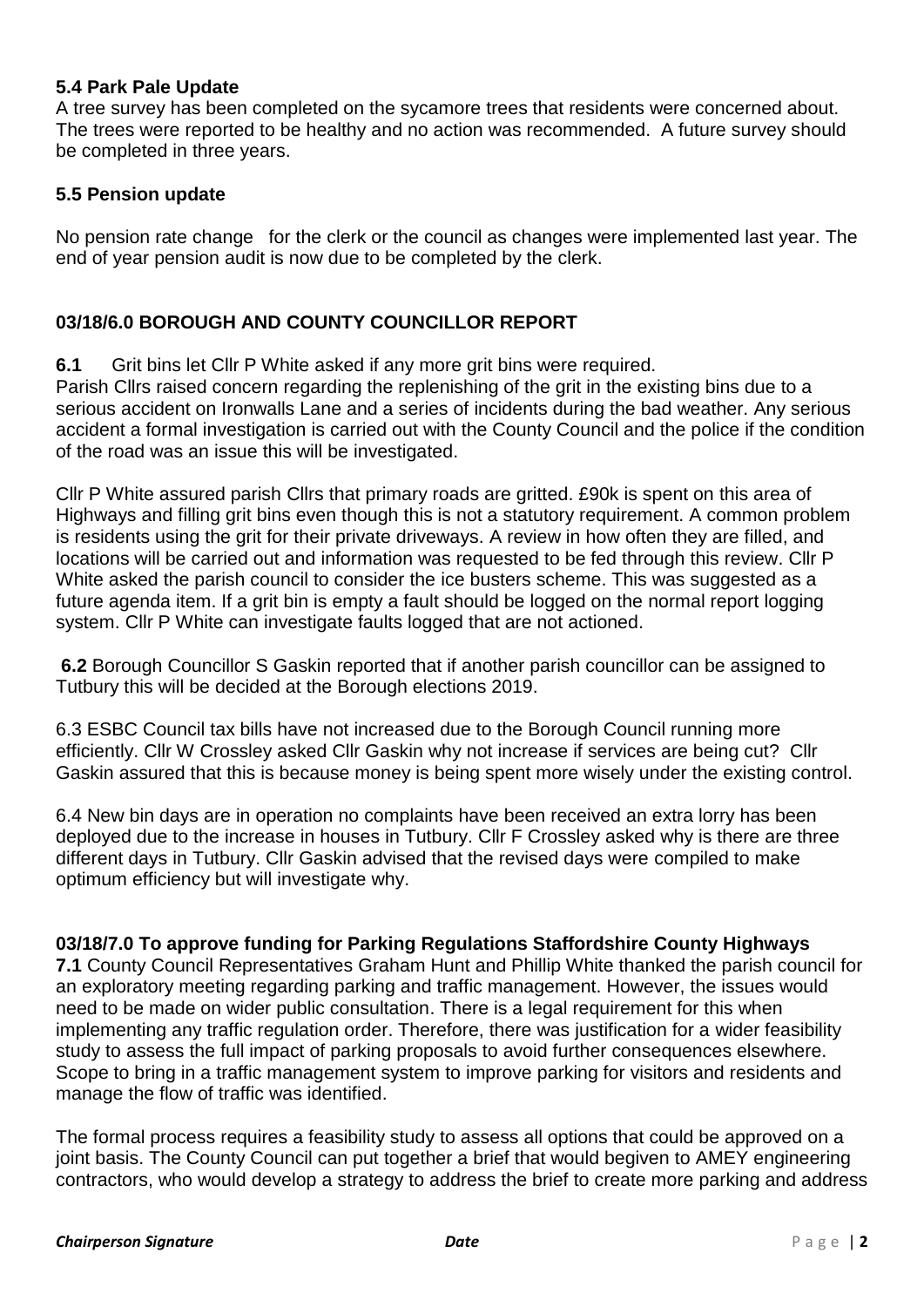speeding etc. Draft report proposals could be presented via drop in session in the village hall with one to one conversations with council representatives.

Once the brief is agreed and a formal public consultation completed hen a strategy would be implemented through a Traffic Regulation Order. This would be implemented before Christmas 2018.

Once a Regulation Order is in place, signage can be done quite quickly which will have impact, if substantial changes for the layout of High Street and enhancements to the appearance of High Street are proposed and agreed by the community, further funding would be required and the project timescale would be 2-3 yrs.

The budget to undertake the feasibility study and the traffic order would be £8k. Cllr P White will fund £4k from his Staffordshire County community projects highway budget the county council requested that the parish council match fund this to cover the remaining budget required.

For more substantial changes further capital funding would be required through other sources of funding to support it. Barton have a better Barton scheme and have raised substantial money already.

Phase 1 is change parking restrictions in Monk street and other possible areas suggested, this will included the Legal process through to implementation. Parking permit options will be investigated, residents permit £50 estimate per car.

Phase 2 would follow and may involve physical changes which would require further funding.

Cllrs questioned why a small issue for Monk Street that could be dealt with easily needed the feasibility study? However, if other streets could be addressed at the same time this is best value for taxpayer's money. The legal process and pubic consultation is still required for one or more streets.

Cllrs questioned why hold up Monk Street for a wider scheme?

County Council representatives confirmed that the programme for Monk St if the public supported it, would go ahead first. Monk St is simpler one to sort out assuming no opposition. Cllr W Crossley questioned whether the parish council had the power to spend on Highways?

### **RESOLUTION**

Cllr P Steadman proposed that if legally acceptable, subject to the power to spend on this project. The Parish Council would match fund the project and instruct County Highways to go ahead with the proposal. Cllr L Beighton seconded the proposal.

The clerk assured Cllrs that there were powers to send on some highways projects but would confirm this with the Staffordshire Parish Council Association.

8 Cllrs voted in favour of the proposal, 2 voted against. Cllr W Crossley and Cllr F Crossley wanted it noting they voted against.

### **03/18/8.0 COMMUNITY BUILDING COMMITTEE REPORT**

**8.1** Borough Cllr D Goodfellow sent an email to advise that John Kirkham ESBC legal representative is looking into the legality of the section106 agreement, He will consult with ESBC planners and Peveril Homes.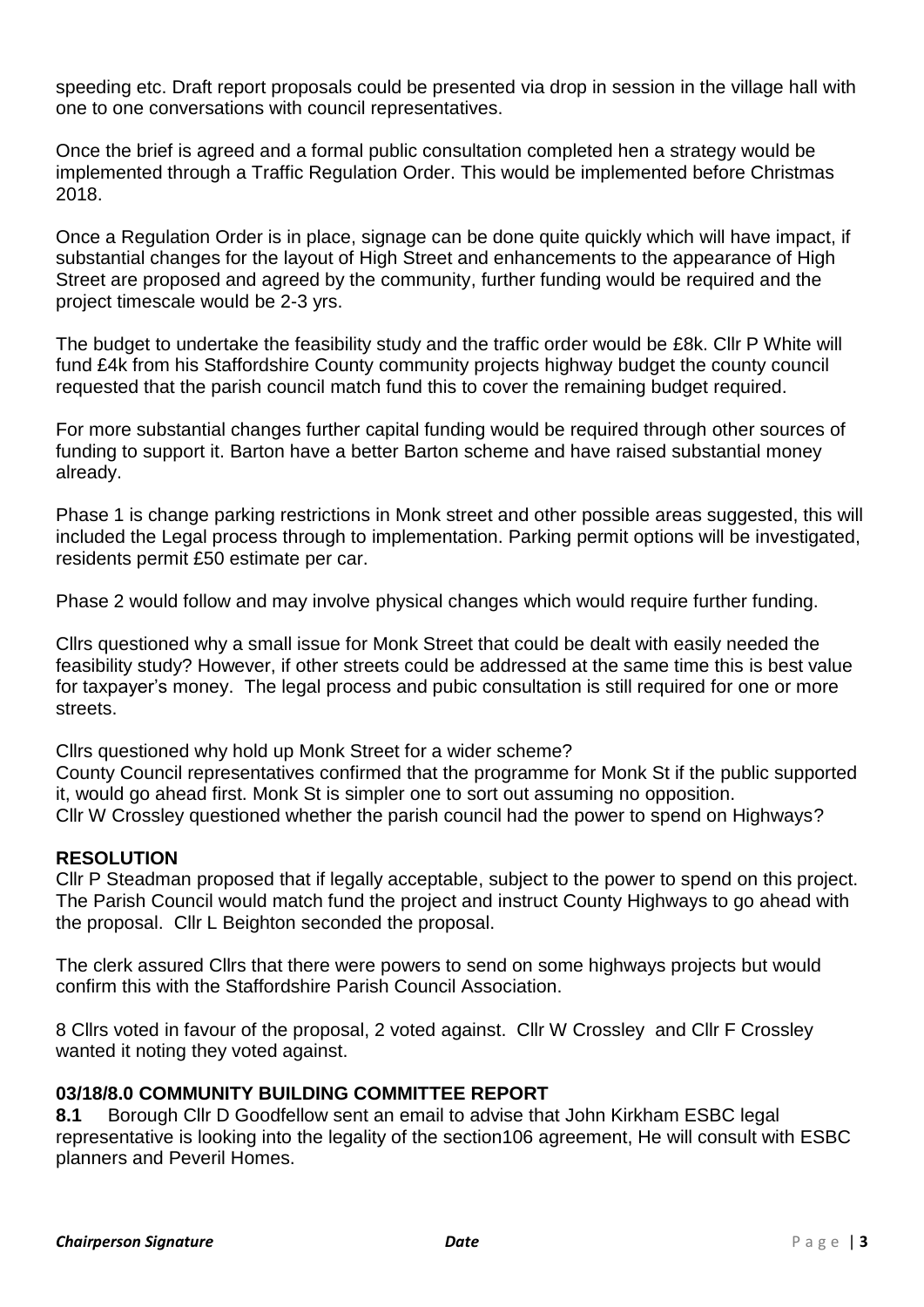## **RESOLUTION**

Cllr Smedley proposed that Tutbury Parish Council should await this response and Cllrs agreed.

### **03/18/9. GRANTS FOR LOCAL ORGANISATIONS – TUTBURY TWINNING**

**9.1** A grant application has been received from Tutbury Twining Association regarding the French visitors arriving in Tutbury the weekend of the 6th July. £1000 is requested to provide events, transport and entertainment for the French. A fundraising barn dance will also be held May 18th £10 per head. Cllrs agreed as this was in the budget and that the Twinning Association is a working party of the parish council the money should be allocated.

The clerk advised that the Section 137 of the Local Government Act 1972 is not relevant for spending money on Twinning. This should not be approved through a grant. The council has the power to spend on Tourism and recreation and therefore the budget should be allocated under section 144 LGA 1972.

The process will need to be revised.

#### **01/18/10.0 GENERAL DATA PROTECTION REGULATIONS IMPLEMENTATION PLANS 10.1 Data Protection Webinar**

Details of the Staffordshire County Council Audit options to satisfy the Data Protection Officer role for the new GDP Regulation was distributed in the clerk's report with associated costs to review at the next meeting. The council will need to appoint a Data Protection officer to oversee data processing within the council. To date no clear guidance has been provided as to who this should be. There should also be a data processor which would be the clerk. The clerk would not be able to be the data protection officer, it was thought that this may need to be a councillor.

A 90-minute webinar hosted by Patricia Marks on behalf of the SLCC will summarise the new General Data Protection Regulation (GDPR) and provide information on how to ensure the council is compliant. The cost is £30 + VAT **28th March.**

#### **RESOLUTION**

It was resolved that Cllr L Beighton would attend the training session and the clerk, with a view of beingthe lead councillor in this area and potentially be the data protection officer.

#### **01/18/11.0 ACCOUNTS FOR PAYMENT**

12.1 Accounts were approved for payment, proposed by Cllr T Spencer Smith and Seconded Cllr M Guest.

| <b>DETAILS</b>                      |                         | <b>SUB</b> | <b>VAT</b> | <b>TOTAL</b> |
|-------------------------------------|-------------------------|------------|------------|--------------|
| Karen Duffill                       | Clerks Salary           | 879.22     |            | 879.22       |
| Karen Duffill                       | <b>Clerks Expenses</b>  | 25.92      |            | 25.92        |
| Karen Duffill                       | Postage                 | 9.55       |            | 9.55         |
| <b>Tutbury Preschool</b>            | Outdoor classroom grant | 500        |            | 500.00       |
| Jrb Enterprise Itd                  | Dog foul bags           | 136.95     | 27.39      | 164.34       |
| <b>Staffordshire Parish Council</b> |                         |            |            |              |
| Ass                                 | Subscription            | 480        |            | 480.00       |
| <b>Community Council of</b>         |                         |            |            |              |
| Staffordshire                       | Best Kept Village entry | 17         |            | 17.00        |

#### *Chairperson Signature Date* P a g e | **4**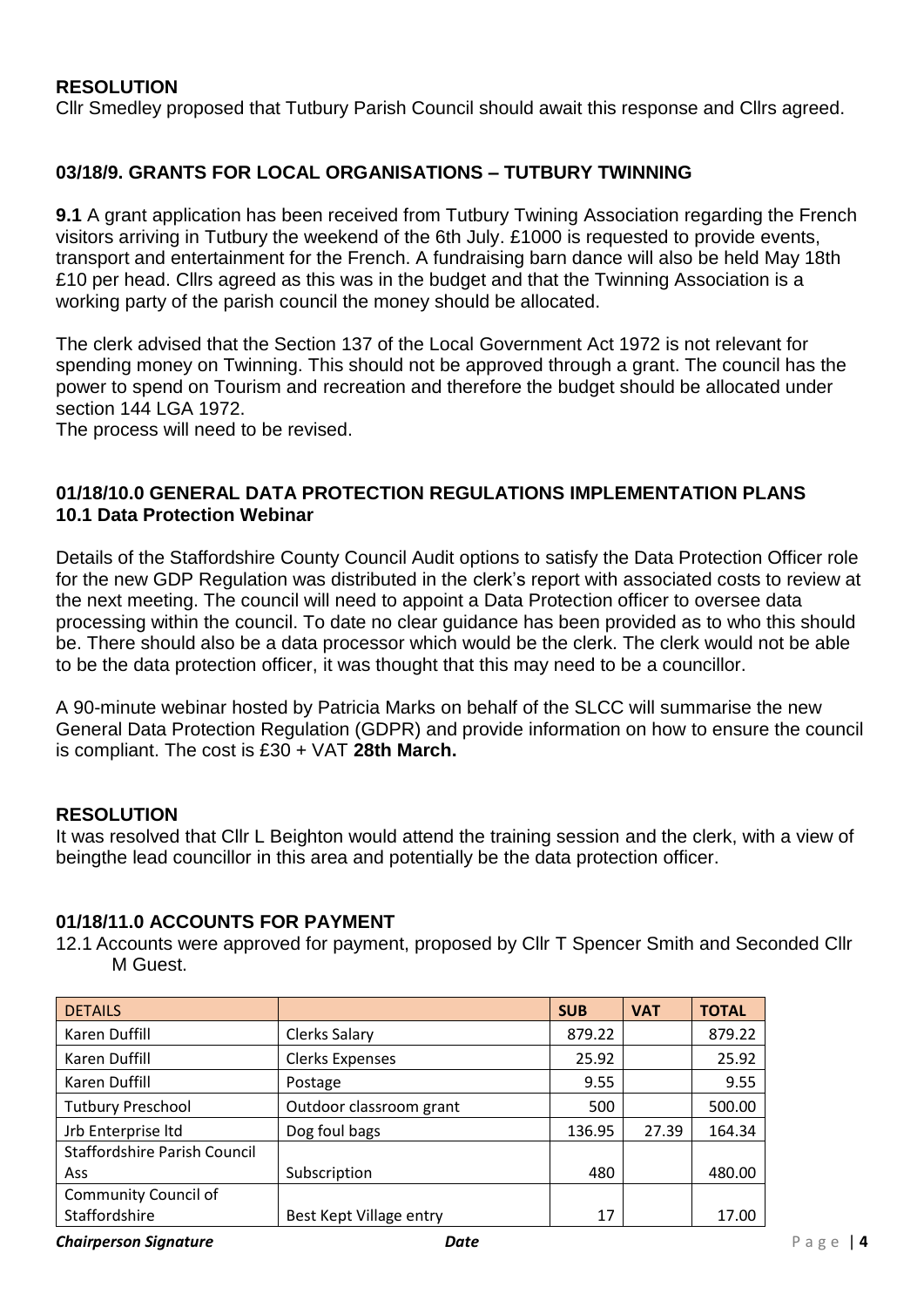|                             | Legionella control Monthly check inv |         |       |         |
|-----------------------------|--------------------------------------|---------|-------|---------|
| <b>Sterilizing services</b> | 37443                                | 45.00   | 9.00  | 54.00   |
| Aucuba Landscapes           | Churchyard contract inv 3957         | 198.87  | 39.77 | 238.64  |
|                             | Tree and Woodland Report Park        |         |       |         |
| Ben Bennett                 | Pale                                 | 260     |       | 260.00  |
| Sign Craft Bretby           | A board meeting sign                 | 140     | 28.00 | 168.00  |
| Came and Company            | Insurance                            | 1278.36 |       | 1278.36 |

## **03/18/12.0 TO PLAN AND APPROVE BUDGET FOR AN EVENT FOR THE 100-YEAR COMMEMORATION OF WW1**

**12.1** Cllr P Steadman and Cllr M Guest attended a meeting held at the church with different community groups to plan the event. It was suggested that an iron made Ghostly tommy £750 would look good for the event Sudbury Prison would be approached to see if prisoners could make something similar for a reduced cost.

The Scouts will investigate making poppies to cascade from the church.

A Beacon will be lit at the castle at 7pm November 11<sup>th</sup>.

A Marquee will be erected in the churchyard with an outside link on remembrance Sunday to other events and services.

Cllr Steadman has been unable to secure the usual piper but has appointed a new piper and drummer for £520.

The Arts group will be running an event Fri 9th November at the village hall with a focus on the 6 month period before the war ended. The event will feature poetry, photos and attendees will be encouraged to dressing accordingly. Other events will incorporate silent movies elsewhere and games of the era including afternoon tea more child oriented and involve the panto team. Arts group events will concentrate on the celebration of the end of the war. Charges will apply for these events.

Cllr F Crossley suggested liquid amber silhouette trees on the Triangle £200 each and will find out more details for the next meeting. The clerk has ordered poppies to be planted in the High Street planters at a cost of £100. Cllr W Crossley will find out other poppy options that the British Legion is offering. It was thought that new flags for the High Street will also need to be purchased

## **RESOLUTION**

To date £520 for the piper and drummer and £100 for the planters has been allocated out of the £1000 budget. Cllrs will investigate further costs of poppies and trees.

## **03/18/13.0 PLANNING MATTERS -TO REVIEW RECENT APPLICATIONS**

# 13.1

**P/2018/00190** Erection of a single storey front extension and first floor rear extension 37 Ironwalls Lane, Tutbury, DE13 9NH

## **No Objection**

**P/2018/00196** Erection of a two-storey side and single storey front and rear extensions 14 Park Lane, Tutbury, Staffordshire, DE13 9JH **No Objection**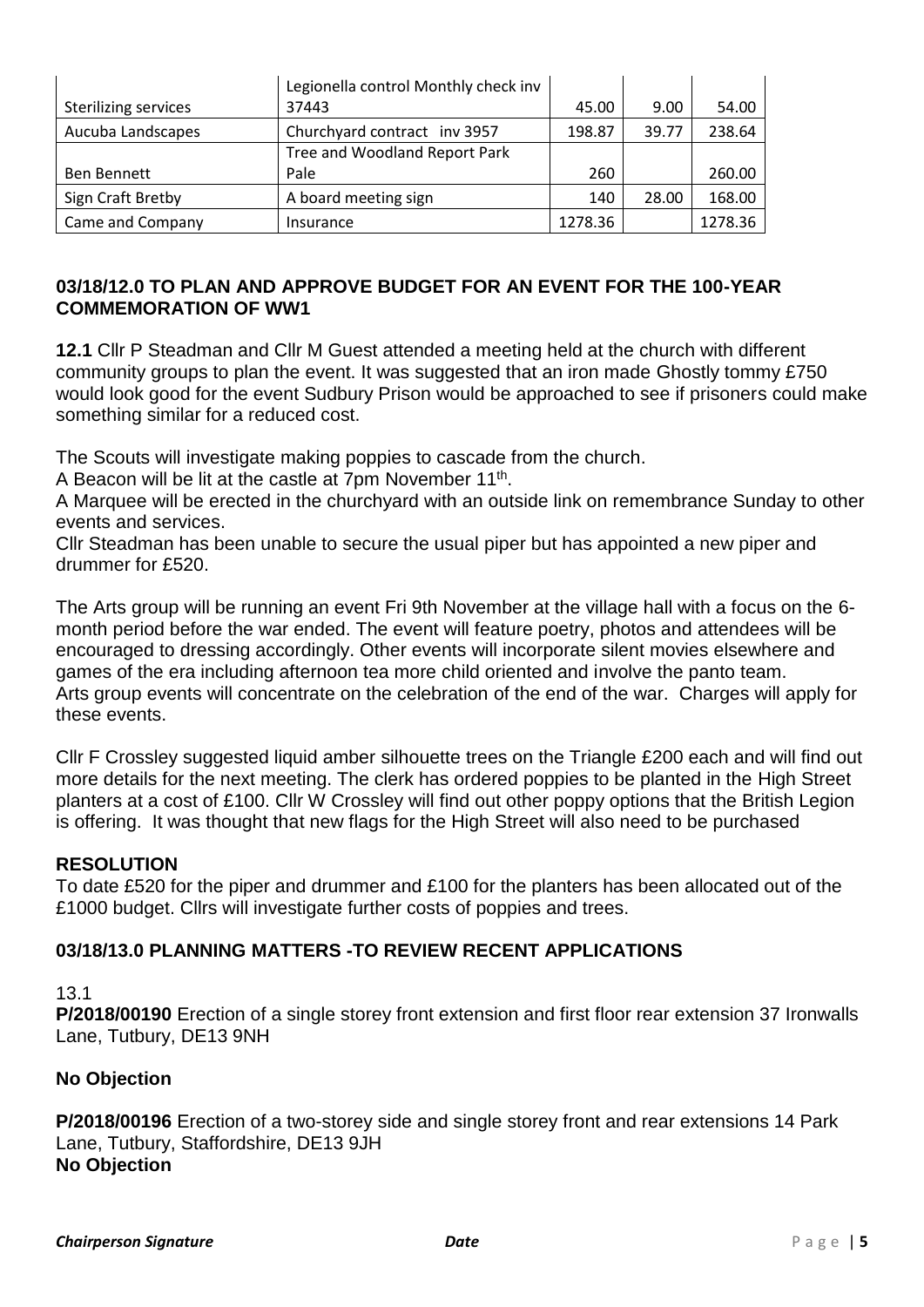**P/2018/00214** Erection of a two-storey rear extension and extension to existing front canopy 90 Ferrers Avenue, Tutbury, Staffordshire, DE13 9JJ

**No Objection**

**P/2018/00267** Felling of 1 Scots Pine 29 High Street, Tutbury, DE13 9LS **No objection, if the tree has no preservation order**

**P/2017/01395** Erection of a two-storey side and single storey rear extension 33 Wakefield Avenue **No Objection, However, Tutbury Parish Council note that the extension seems too large for the size of the plot.**

Date for next meeting of the planning working party will be arranged.

### **DECISIONS**

Application under Section 73 of the Town and Country Planning Act 1990 for the continued use of the retirement dwelling without complying with Condition 3 of the planning permission P/2014/01489 dated 9th January 2015 relating to occupation by persons aged 55 and over 10a Retail Unit Webb Corbett House, Ludgate Street, Tutbury, DE13 9DH in accordance with the submitted documents and plans and subject to the condition(s) specified hereunder:

The development hereby permitted

Erection of a detached industrial building comprising of 2 units for General Industrial (Class B2) Land at, Fauld Industrial Estate, Fauld Lane, Fauld,

**PERMITTED**

Proposal:

Crown reduction in height by 30% of 1 Ash tree, 1 Sycamore tree, 1 Cherry tree and 2 Hawthorne trees and removal of stumps and epicormic growth of 1 Cherry stump & 2 Chestnut stumps Location:

Tutbury Mill Mews Lower High Street

#### **COMMENT NO OBJECTION PERMITTED**

## **03/18/14.0 BEST KEPT VILLAGE REPORT**

**14.1** Cllrs F Crosslet and W Crossley attended a public meeting on behalf of the council the and three members of the public. The previous year's Judges' comments were reviewed. It was decided that these should be distributed to the scouts, ES Borough Council and other community groups with a standard letter asking them to get involved. Cllr F Crossley will send details of this letter to the clerk for printing and will then distribute them to the groups,

14.2 The school should be invited to participate in the poster competition. The clerk will write to the school and Cllr F Crossley will collect the posters when completed and organise them to be displayed in the village.

14.3 The competition entry form should be completed the same as last year.

14.4 Cllr W Crosslet will improve the tourist map with missing features and include the new housing estate. Cllr G Raybould will print and laminate the map. The deadline for entry is 26th March.